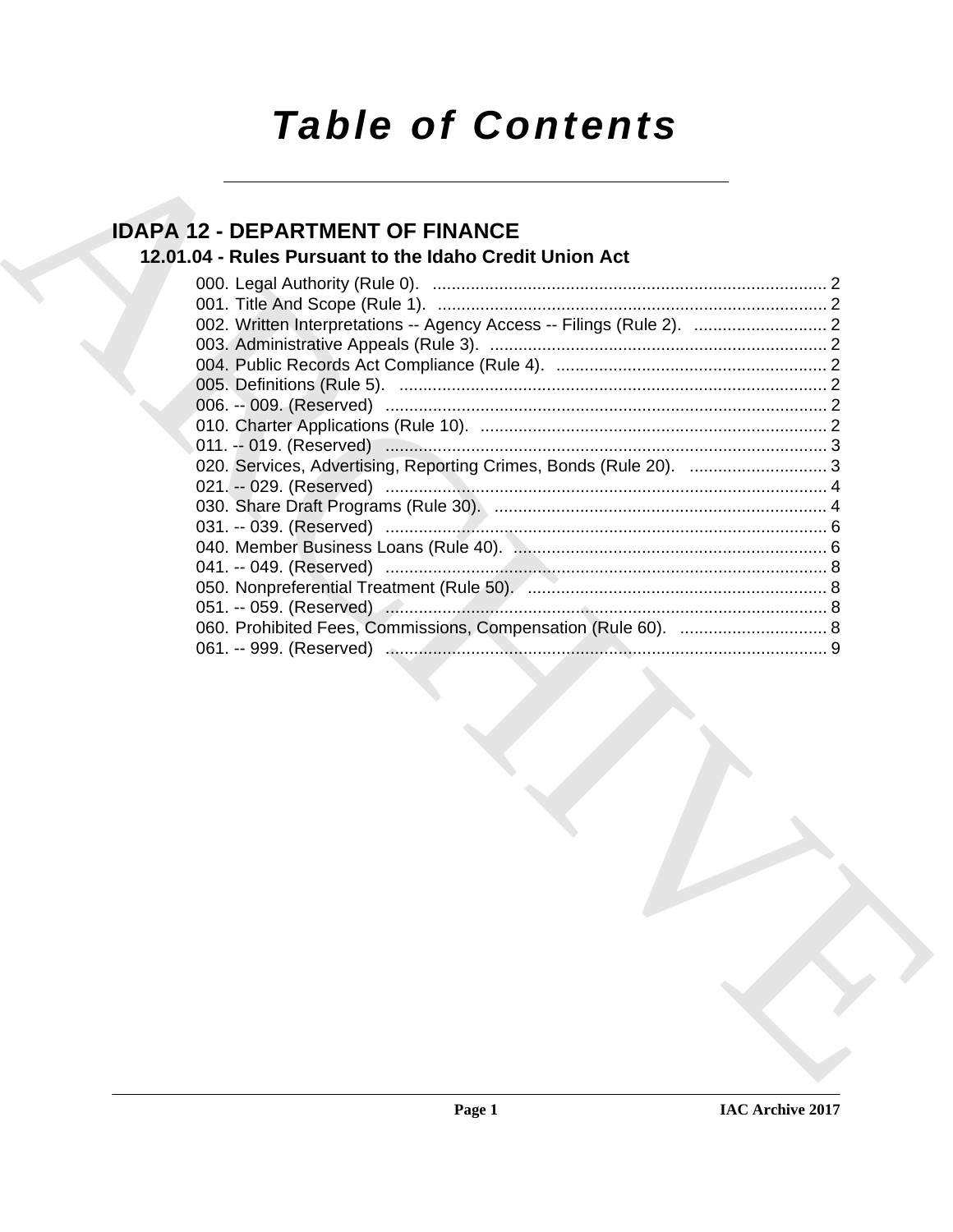#### **IDAPA 12 TITLE 01 CHAPTER 04**

### **IDAPA 12 - DEPARTMENT OF FINANCE**

### **12.01.04 - RULES PURSUANT TO THE IDAHO CREDIT UNION ACT**

#### <span id="page-1-2"></span><span id="page-1-1"></span>**000. LEGAL AUTHORITY (RULE 0).**

#### <span id="page-1-3"></span>**001. TITLE AND SCOPE (RULE 1).**

#### <span id="page-1-19"></span><span id="page-1-18"></span><span id="page-1-17"></span><span id="page-1-16"></span><span id="page-1-15"></span><span id="page-1-14"></span><span id="page-1-13"></span><span id="page-1-12"></span><span id="page-1-11"></span><span id="page-1-10"></span><span id="page-1-9"></span><span id="page-1-8"></span><span id="page-1-7"></span><span id="page-1-6"></span><span id="page-1-5"></span><span id="page-1-4"></span>**002. WRITTEN INTERPRETATIONS -- AGENCY ACCESS -- FILINGS (RULE 2).**

<span id="page-1-0"></span>

| <b>CHAPTER 04</b> |                                                                                                                                                                                                                                                                                                                                                                                                                                                                                                                                                                                                                                                                                                                                             |            |  |
|-------------------|---------------------------------------------------------------------------------------------------------------------------------------------------------------------------------------------------------------------------------------------------------------------------------------------------------------------------------------------------------------------------------------------------------------------------------------------------------------------------------------------------------------------------------------------------------------------------------------------------------------------------------------------------------------------------------------------------------------------------------------------|------------|--|
|                   | <b>IDAPA 12 - DEPARTMENT OF FINANCE</b>                                                                                                                                                                                                                                                                                                                                                                                                                                                                                                                                                                                                                                                                                                     |            |  |
|                   | 12.01.04 - RULES PURSUANT TO THE IDAHO CREDIT UNION ACT                                                                                                                                                                                                                                                                                                                                                                                                                                                                                                                                                                                                                                                                                     |            |  |
| 000.              | LEGAL AUTHORITY (RULE 0).<br>This chapter is promulgated pursuant to Section 26-2144, Idaho Code.                                                                                                                                                                                                                                                                                                                                                                                                                                                                                                                                                                                                                                           | $(7-1-93)$ |  |
| 001.              | TITLE AND SCOPE (RULE 1).<br>The title of this chapter is the Credit Union Rules of the Idaho Department of Finance; and may be cited as IDAPA<br>12.01.04, "Rules Pursuant to the Idaho Credit Union Act." These rules implement statutory intent with respect to the<br>regulation and supervision of state chartered credit unions in the state of Idaho.                                                                                                                                                                                                                                                                                                                                                                                | $(7-1-93)$ |  |
| 002.              | <b>WRITTEN INTERPRETATIONS -- AGENCY ACCESS -- FILINGS (RULE 2).</b><br>Written interpretations of these rules are available by mail from the Idaho Department of Finance, P.O. Box 83720,<br>Boise, Idaho 83720-0031. The street address of the agency is Idaho Department of Finance, 800 Park Boulevard,<br>Suite 200, Boise, Idaho 83712. The telephone numbers of the agency include (208)332-8000 - Administration; and<br>(208) 334-2896 - Financial Institutions. The telephone number of the facsimile machine is (208) 334-2216. All filings<br>with the agency in connection with rulemaking or contested cases shall be made with the Director of the Department<br>of Finance, and shall include an original and one (1) copy. | $(7-1-93)$ |  |
| 003.              | <b>ADMINISTRATIVE APPEALS (RULE 3).</b><br>Administrative appeals are not available within the agency.                                                                                                                                                                                                                                                                                                                                                                                                                                                                                                                                                                                                                                      | $(7-1-93)$ |  |
| 004.              | PUBLIC RECORDS ACT COMPLIANCE (RULE 4).<br>All rules contained in this chapter are public records.                                                                                                                                                                                                                                                                                                                                                                                                                                                                                                                                                                                                                                          | $(7-1-93)$ |  |
| 005.              | <b>DEFINITIONS (RULE 5).</b><br>The definitions used in this chapter are as follows:<br>$(7-1-93)$                                                                                                                                                                                                                                                                                                                                                                                                                                                                                                                                                                                                                                          |            |  |
| 01.               | Act. Means the Idaho Credit Union Law, Chapter 21, Title 26, Idaho Code.                                                                                                                                                                                                                                                                                                                                                                                                                                                                                                                                                                                                                                                                    | $(7-1-93)$ |  |
| 02.               | Applicant. Means a group of persons applying for a credit union charter.                                                                                                                                                                                                                                                                                                                                                                                                                                                                                                                                                                                                                                                                    | $(7-1-93)$ |  |
| 03.               | <b>Department.</b> Means the Idaho Department of Finance.                                                                                                                                                                                                                                                                                                                                                                                                                                                                                                                                                                                                                                                                                   | $(7-1-93)$ |  |
| 04.               | <b>Director.</b> Means the Director of the Department.                                                                                                                                                                                                                                                                                                                                                                                                                                                                                                                                                                                                                                                                                      | $(7-1-93)$ |  |
| 05.               | Corporate Credit Union. Means a corporate credit union chartered under the provisions of the act.                                                                                                                                                                                                                                                                                                                                                                                                                                                                                                                                                                                                                                           | $(7-1-93)$ |  |
| 06.               | Credit Union. Means a credit union chartered under the provisions of the act.                                                                                                                                                                                                                                                                                                                                                                                                                                                                                                                                                                                                                                                               | $(7-1-93)$ |  |
| 07.               | NCUA. Means the National Credit Union Administration.                                                                                                                                                                                                                                                                                                                                                                                                                                                                                                                                                                                                                                                                                       | $(7-1-93)$ |  |
| $006. - 009.$     | (RESERVED)                                                                                                                                                                                                                                                                                                                                                                                                                                                                                                                                                                                                                                                                                                                                  |            |  |
| 010.              | <b>CHARTER APPLICATIONS (RULE 10).</b>                                                                                                                                                                                                                                                                                                                                                                                                                                                                                                                                                                                                                                                                                                      |            |  |
| 01.               | Scope of Rule. This rule:                                                                                                                                                                                                                                                                                                                                                                                                                                                                                                                                                                                                                                                                                                                   | $(7-1-93)$ |  |
| a.                | Establishes guidelines for approval of credit union charter applications;                                                                                                                                                                                                                                                                                                                                                                                                                                                                                                                                                                                                                                                                   | $(7-1-93)$ |  |
|                   |                                                                                                                                                                                                                                                                                                                                                                                                                                                                                                                                                                                                                                                                                                                                             |            |  |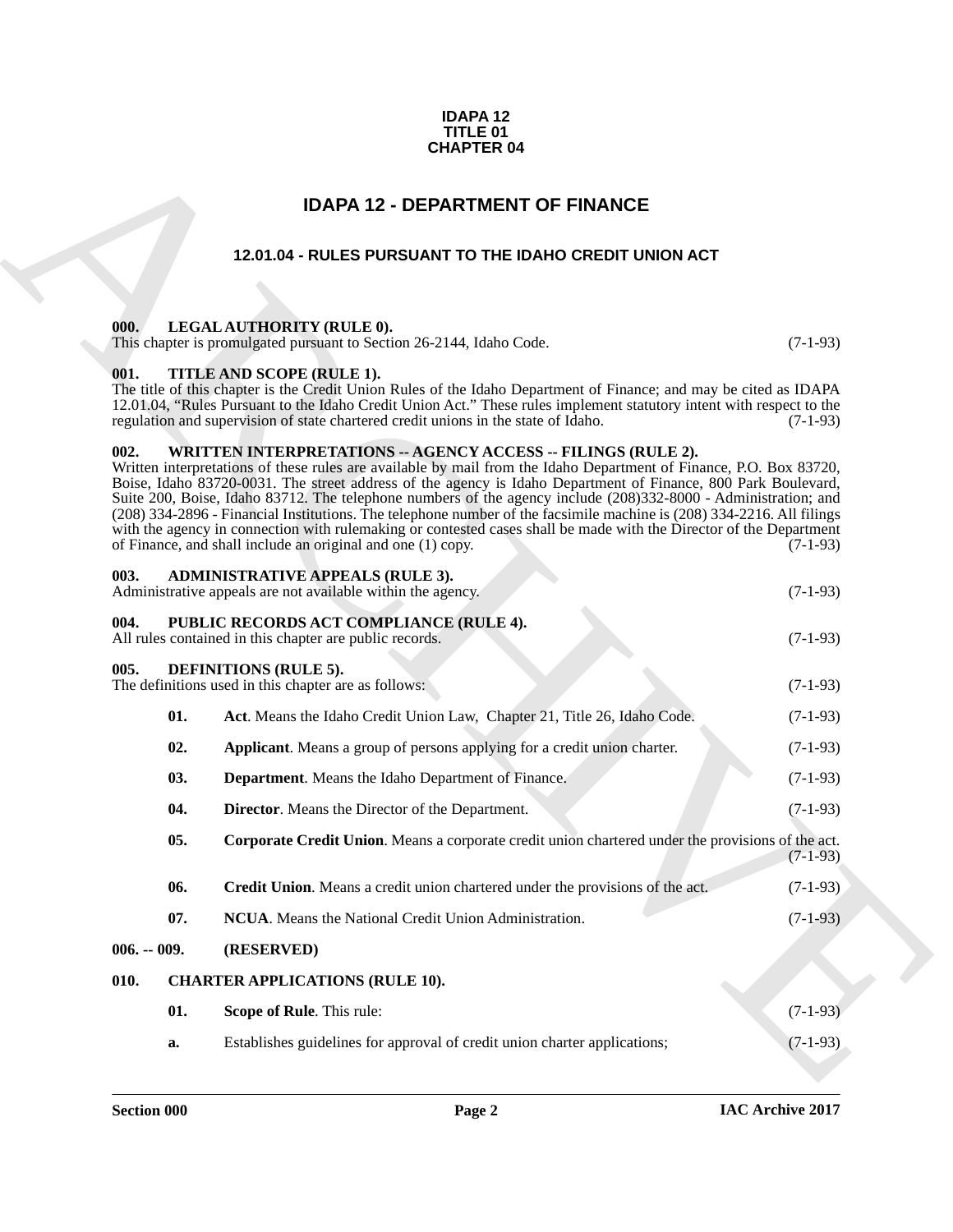### *IDAHO ADMINISTRATIVE CODE IDAPA 12.01.04 Rules Pursuant to the Idaho Credit Union Act*

**b.** Establishes guidelines for applications for a credit union charter when the field of membership of the proposed credit union would include persons presently in the field of membership of another credit union.

(7-1-93)

<span id="page-2-4"></span>**02. Purpose of Rules**. This rule is adopted by the Director for the purpose of setting guidelines for the approval of credit union charters. (7-1-93)

**03.** Guidelines for Approval of Credit Union Charters. Each application for a credit union shall set forth or show: (7-1-93) forth or show:  $(7-1-93)$ 

<span id="page-2-3"></span>**a.** The proposed name of the credit union; (7-1-93)

**b.** The city, county, or area in which the proposed credit union is to hold its charter; (7-1-93)

**c.** A description of the common bond for the field of membership of the potential members of the credit union. Said field of membership should indicate that there are enough potential members to allow the proposed credit union to successfully carry on credit union operations; (7-1-93) credit union to successfully carry on credit union operations;

**d.** That the stability of employment of the potential members of the credit union or that the stability of membership in the association which comprises the common bond of membership is sufficient to allow the credit union to maintain a stable level of participation by members; (7-1-93) union to maintain a stable level of participation by members;

**e.** The economic characteristics of the proposed field of membership indicating the ability of members to provide funds in sufficient amounts to carry out the purposes for which the credit union is formed;

(7-1-93)

**f.** That the persons who form the common bond and potential field of membership of the credit union have indicated sufficient interest in the credit union that the Director may reasonably believe that credit union operations may be carried out successfully. (7-1-93) operations may be carried out successfully.

<span id="page-2-2"></span>**04. Conflicting Fields of Membership**. If a proposed credit union would include in its potential membership persons presently within the field of membership of an existing credit union located in the geographical area for which a charter is requested, the persons requesting a credit union charter must be able to demonstrate a need to charter a credit union utilizing the same field of membership and must also show that the formation of a new credit union would not have an adverse effect on the presently existing credit union. (7-1-93) union would not have an adverse effect on the presently existing credit union.

<span id="page-2-5"></span>**05. Summary of Requirements**. Each application for a credit union charter must include the application and information required by this rule, the required application fee and the articles of incorporation and bylaws of the proposed credit union. (7-1-93)

#### <span id="page-2-0"></span>**011. -- 019. (RESERVED)**

#### <span id="page-2-1"></span>**020. SERVICES, ADVERTISING, REPORTING CRIMES, BONDS (RULE 20).**

#### <span id="page-2-9"></span><span id="page-2-8"></span><span id="page-2-6"></span>**01.** Scope of Rule. This rule regulates certain areas of credit union operations. (7-1-93)

**02. Purpose of Rule**. This rule is adopted by the Director for the purpose of carrying out the provisions of Chapter 21 of Title 26, Idaho Code, which is the Idaho Credit Union Law. (7-1-93)

#### <span id="page-2-7"></span>**03. Credit Union Services**. (7-1-93)

**Department of France Construction** and Farmington Material Parameter to the debt Construction of the Construction of the Construction of the Construction of the Construction of the Construction of the Construction of the **a.** No credit union may cause to be performed, by contract or otherwise, any credit union bookkeeping or record keeping services for itself, whether on or off premises, unless assurances satisfactory to the Director are provided by both the credit union and the party performing such services, which indicate that the performance thereof will be subject to rule and examination by the Director or his duly authorized representative to the same extent as if such services were being performed by the credit union itself on its own premises. If this service is "on premises" then prior written approval of the Director must be obtained before service is sold or otherwise made available to any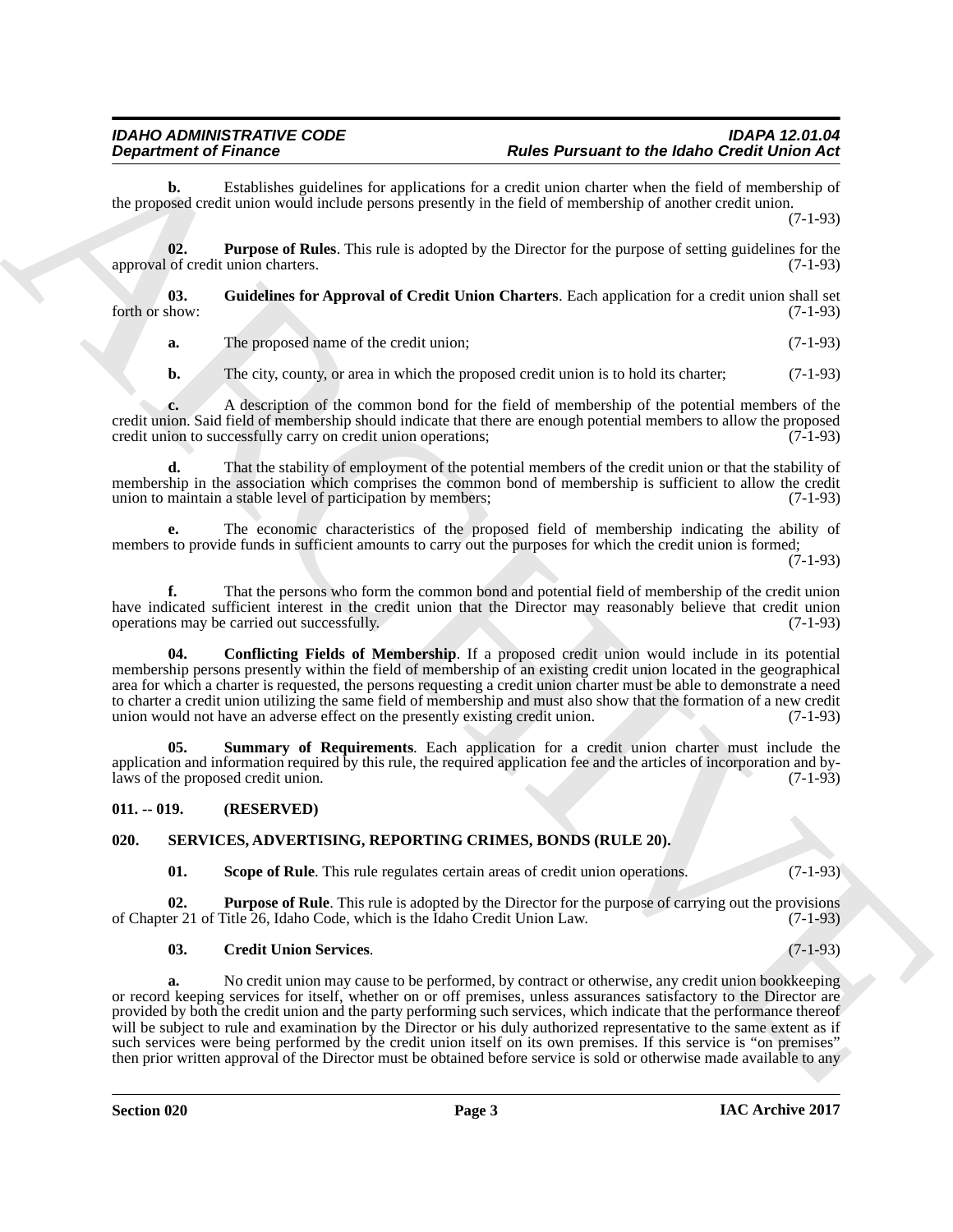#### *IDAHO ADMINISTRATIVE CODE IDAPA 12.01.04 Rules Pursuant to the Idaho Credit Union Act*

outside customer. (7-1-93)

**Experiment of Finance"**<br> **Professional Control in the Universe Control in the Universe Parameter of the ARCHIVER CONTROL CONTROL is a second to the Universe Control in the Universe Control in the Universe Control in the b.** The assurances referred to above shall be submitted prior to the time the contract or agreement becomes effective in the form of letters from both parties and signed by a duly authorized officer of the credit union and by the party, or duly authorized officer or representative of such party, stating they will perform the services for the credit union, that the credit union and the party performing such services have entered into an agreement, that the performance of the services will be subject to rule and examination by the Director, and that such performance of services will be made available for examination. A copy of the contract or agreement covering these services shall accompany these letters. (7-1-93) accompany these letters.

<span id="page-3-2"></span>**04. Advertising**. (7-1-93)

**a.** A credit union shall not issue, circulate, or publish any advertisement which misrepresents the its shares, stocks, investments, certificates, or the rights of shareholders in respect thereto. (7-1-93) nature of its shares, stocks, investments, certificates, or the rights of shareholders in respect thereto.

**b.** No credit union shall in any advertisement: (7-1-93)

i. Use the words "chartered by the state of Idaho" unless said credit union has been issued a charter by the Director; (7-1-93)

ii. Use the words "National Credit Union Share Insurance Fund" or any facsimile thereof; nor shall any credit union use any insignia, seal, or device whatsoever which represents that the shares or deposits of the credit union are insured by the Administrator, NCUA, unless, in fact, the credit union is so insured. (7-1-9 union are insured by the Administrator, NCUA, unless, in fact, the credit union is so insured.

**c.** The Director upon written notification to any or all credit unions may require that a true copy of the text of any advertisement be filed with his office at least five  $(5)$  days prior to the issuance, circulation, or publication of such advertisement. of such advertisement.

**05. Reporting of Robbery or Burglary**. Every credit union chartered under this act must, within twenty-four (24) hours after the occurrence of any robbery or burglary, file with the Department a report of such robbery or burglary indicating the time and place of the robbery or burglary and the amount of loss, if any, suffered by the credit union. The report may be made in a narrative style. (7-1-93) the credit union. The report may be made in a narrative style.

#### <span id="page-3-4"></span><span id="page-3-3"></span>**06. Bond Coverage**. (7-1-93)

**a.** Pursuant to Section 26-2116(b), Idaho Code, the following minimum amounts of bond coverages are required according to asset categories:

| <b>Minimum Coverage</b><br>Assets |                                       |
|-----------------------------------|---------------------------------------|
| \$0,000 to \$1,000,000            | <b>Coverage Equal to Total Assets</b> |
| \$1,000,001 to \$15,0000,000      | \$1,000,000                           |
| \$15,000,001 to \$50,000,000      | \$2,000,000                           |
| \$50,000,001 to \$150,000,000     | \$2,500,000                           |
| Over \$150,000,000                | \$5,000,000                           |

(7-1-93)

**b.** The board of directors of those credit unions hiring the service of a data processor shall insure that attached to their bond which will cover losses due to data processing. (7-1-93) a rider is attached to their bond which will cover losses due to data processing.

#### <span id="page-3-0"></span>**021. -- 029. (RESERVED)**

#### <span id="page-3-5"></span><span id="page-3-1"></span>**030. SHARE DRAFT PROGRAMS (RULE 30).**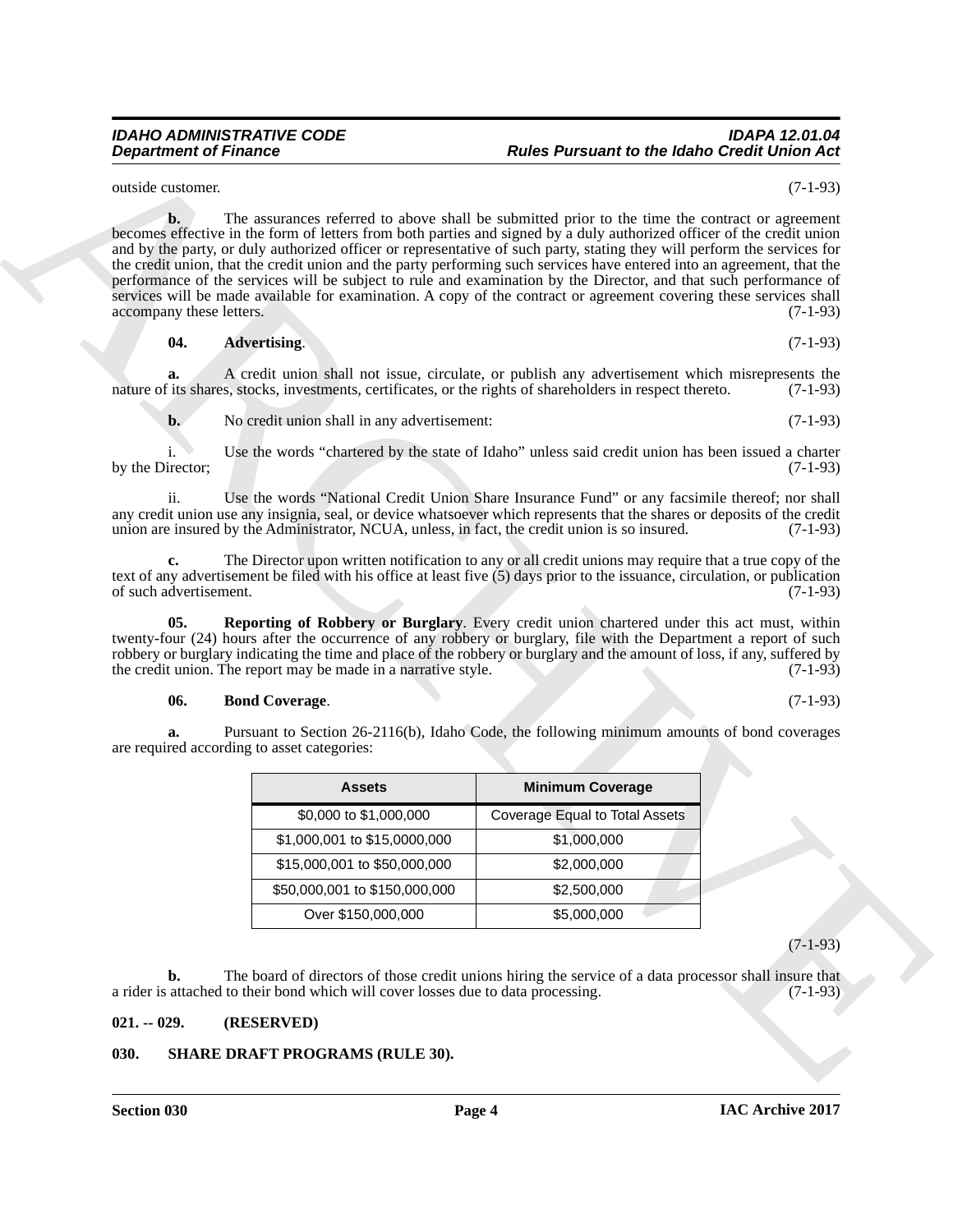**01.** Scope of Rule. This rule relates to the operation of share draft programs by Idaho state chartered credit unions. (7-1-93) credit unions. (7-1-93)

<span id="page-4-5"></span><span id="page-4-1"></span>**02. Definitions**. For the purposes of this rule, the following definitions shall be used:  $(7-1-93)$ 

**a.** "Share Draft" means a negotiable draft which is payable through a bank and is used to withdraw shares from a share draft account. (7-1-93)

**b.** "Share Draft Account" means a share account established for a credit union member from which ber may withdraw funds by the use of a share draft. (7-1-93) the member may withdraw funds by the use of a share draft.

<span id="page-4-4"></span>**03. Notice**. (7-1-93)

**a.** Prior to initiating a share draft program, the board of directors shall determine that the members' are drafts is economically and operationally feasible for the credit union. (7-1-93) use of share drafts is economically and operationally feasible for the credit union.

**b.** A credit union must submit a written notice to the Director at least thirty (30) days prior to the proposed date of implementation of a share draft program. Credit unions operating share draft programs on July 1, 1977, shall have until October 15, 1977, to provide such notice or submit an update of a previously submitted notice. Such notice shall include: (7-1-93)

i. A certified official copy of the minutes of the board of directors authorizing a request for approval to implement the share draft program. (7-1-93)

ii. An evaluation of the effect of the program on the income and expenses of the credit union.(7-1-93)

iii. A statement that the forms and procedures to be used have been reviewed by legal counsel and are oplicable state law. (7-1-93) within applicable state law.

iv. A statement that the board of directors has determined appropriate surety bond coverage is in force. (7-1-93)

v. Statement indicating the dividend rate of share draft accounts in relation to the dividend rate of other share accounts.

**Experiment of Finance Control of the United Parameter of the Marcha Control of the Control of the Control of the Control of the Control of the Control of the Control of the Control of the Control of the Control of the Co** vi. A statement of operational specifications including; a copy of the agreement which will be used to establish member share draft accounts; a summary of the procedure concerning overdrafts; a copy of the operating contract with the bank through which share drafts will be paid; a copy of the share drafts to be used or a facsimile thereof; procedures for processing stop payment orders; the fees to be charged for each overdraft, stop-payment order, and copy of a paid share draft to a member. (7-1-93)

<span id="page-4-3"></span>**04. Modifications**. Credit union operating a share draft program shall notify the Director of any modification of the program at least thirty (30) days prior to the adoption of the modification. (7-1-93) intended modification of the program at least thirty  $(30)$  days prior to the adoption of the modification.

**05.** Individual Item Guarantees. A credit union may guarantee payment of an individual share draft that: (7-1-93) provided that:

<span id="page-4-0"></span>

<span id="page-4-2"></span>**a.** A specific guarantee authorization is obtained for the share draft from the credit union; and

(7-1-93)

**b.** The guarantee authorization is immediately noted on the share draft account to prevent the val of shares needed to pay the guaranteed share draft. (7-1-93) withdrawal of shares needed to pay the guaranteed share draft.

**06. Commercial Accounts Prohibited**. Share draft accounts and the accompanying negotiable instruments shall be in the name of a member who is a natural person, or persons, in the case of a joint account<br>between family members, and in no case shall be used as commercial accounts. (7-1-93) between family members, and in no case shall be used as commercial accounts.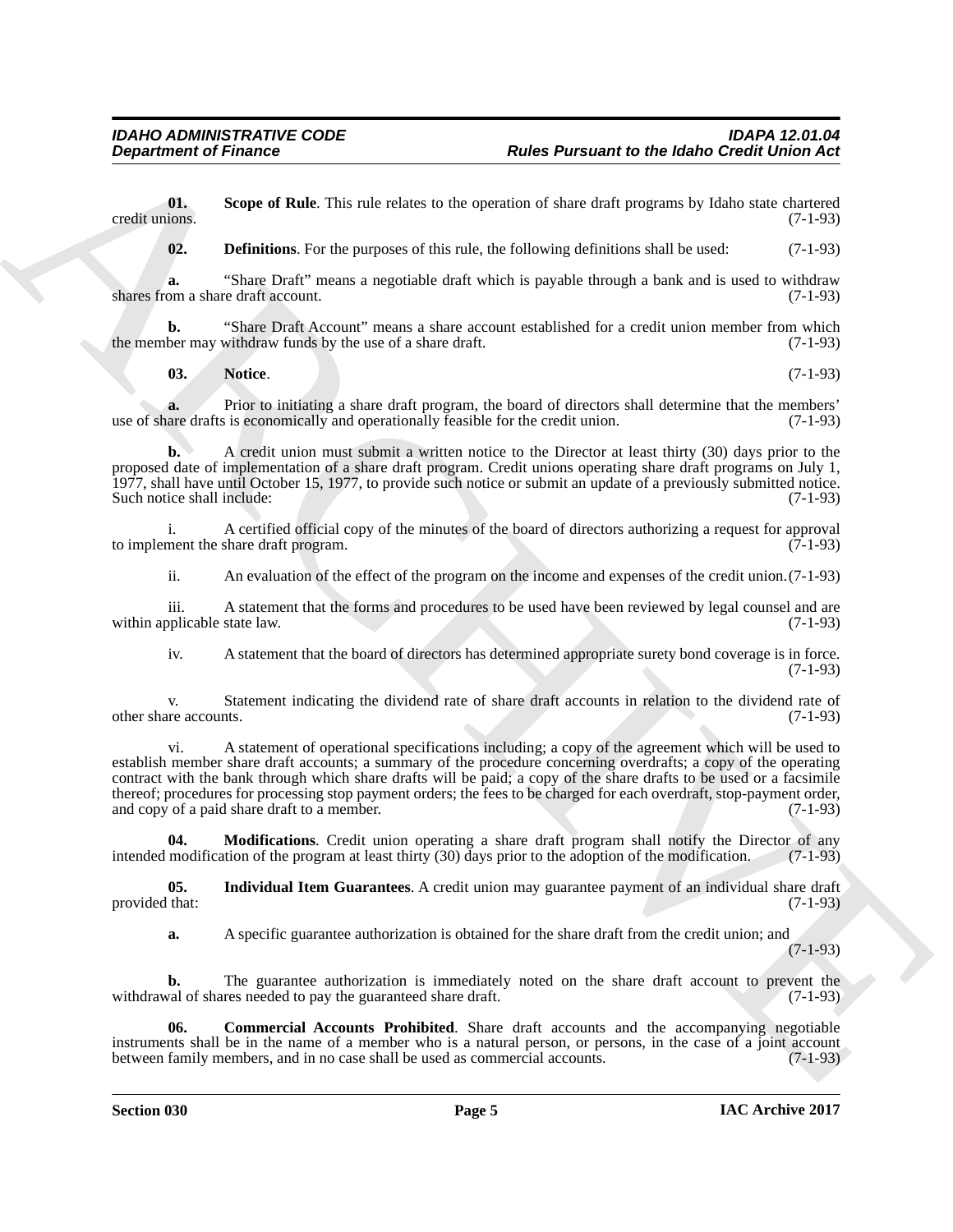<span id="page-5-0"></span>**031. -- 039. (RESERVED)**

#### <span id="page-5-2"></span><span id="page-5-1"></span>**040. MEMBER BUSINESS LOANS (RULE 40).**

<span id="page-5-6"></span>**01.** Scope of Rule. This rule establishes guidelines for approval of credit unions making member loans. (7-1-93) business loans.

**02. Purpose of Rule**. This rule is adopted by the Director for the purpose of setting guidelines for credit unions to make member business loans. The objective of the rules is to ensure that member business loans are made in a way that will reduce the risk inherent in such loans. The Director's goal is to provide the basis for a system of member business lending that is consistent with safe and sound practices. (7-1-93) of member business lending that is consistent with safe and sound practices.

<span id="page-5-4"></span><span id="page-5-3"></span>**03. Definitions**. For the purposes of this rule, the following definitions shall be used: (7-1-93)

**a.** The term "member business loan" means any loan, line of credit, or letter of credit, the proceeds of which will be used for a commercial, business, or agricultural purpose, except the following shall not be considered<br>member business loans for the purpose of this rule: (7-1-93) member business loans for the purpose of this rule:

i. A loan or loans fully secured by a lien on a one to four family dwelling that is either the member's residence. (7-1-93) primary residence, or the member's secondary residence.

ii. A loan that is fully secured by shares in the credit union or deposits in other financial institutions. (7-1-93)

iii. A loan, the proceeds of which are used for a commercial, business, or agricultural purpose, made to a borrower or an associated member, which, when added to such other loans to the borrower, is less than fifteen thousand dollars  $(\$15.000)$ .  $(7-1-93)$ thousand dollars  $(\$15,000)$ .

iv. A loan, the repayment of which is fully insured or fully guaranteed by, or where there is an advance commitment to purchase in full by, an agency of the federal government or a state or any of its political subdivisions. (7-1-93)

**b.** "Reserves" means all reserves including the allowance of loan losses account and undivided or surplus. (7-1-93) earnings or surplus.

**c.** "Associated Member" means any member with a common ownership, investment or other y interest in a business or commercial endeavor. (7-1-93) pecuniary interest in a business or commercial endeavor.

**d.** "Immediate Family Member" means a spouse or other family members, related by blood or 1 of law, living in the same household. operation of law, living in the same household.

<span id="page-5-5"></span>**04.** Requirements. A credit union may make member business loans only in accordance with the g requirements: (7-1-93) following requirements:

ARCHIVE **a.** Written Loan Policies. Except as provided in this section, the board of directors must adopt specific business loan policies within sixty (60) days of the effective date of this rule and must review them at least annually. A credit union must submit the proposed written policies, and any future amendments to the policies, to the Director for approval at least thirty (30) days prior to the proposed date of implementation of the member business loan program or amendments. Any credit union that is NCUA insured must also provide notice and a copy of the loan policies or amendments to the appropriate NCUA regional office within thirty (30) days before adoption and implementation of the policies or amendments. (7-1-93)

**b.** Credit Unions that do not intend to make member business loans do not have to adopt and implement these policies. However, if such a credit union decides to begin making member business loans at some time in the future, the requirements of this section will apply, except that the specific business loan policies must be adopted and implemented no less than thirty (30) days before any member business loan is made. The policies shall at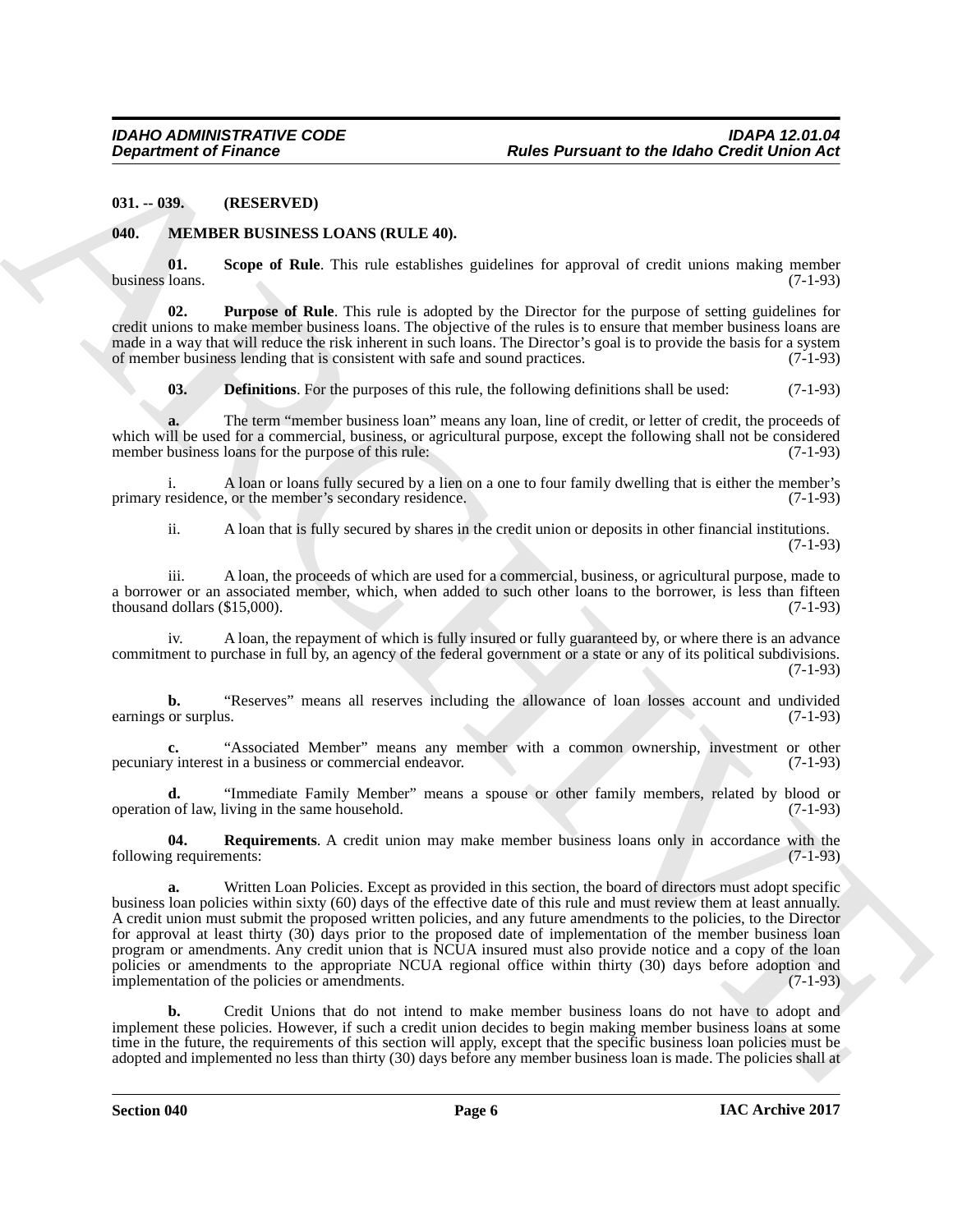| a minimum address the following: |                                            | $(7-1-93)$ |
|----------------------------------|--------------------------------------------|------------|
| 1.                               | Types of business loans that will be made. | $(7-1-93)$ |

ii. The credit union's trade area for business loans. (7-1-93)

iii. Maximum amount of the credit union's assets in relationship to reserves that will be invested in business loans, not to exceed three hundred percent (300%). (7-1-93)

iv. Maximum amount of credit union assets in relationship to reserves that will be invested in a given category or type of business loan. (7-1-93)

v. Maximum amount of credit union assets, in relation to reserves, that will be loaned to any one (1) member or group of associated members. (7-1-93)

vi. Qualifications and experience of personnel involved in making and administering business loans. (7-1-93)

vii. Analysis of ability of the borrower to repay the loan. (7-1-93)

viii. The following considerations shall be addressed unless the board of directors finds that they are not appropriate for a particular type of business loan and states the reasons for those findings in the credit union's written policies: balance sheet, trend and structure analysis; ratio analysis of cash flow, income and expenses, and tax data; leveraging; comparison with industry averages; receipt and periodic updating of financial statements and other documentation, including tax returns. (7-1-93)

ix. Collateral requirements, including loan-to-value ratios; appraisals, title search and insurance requirements; steps to be taken to secure various types of collateral; and how often the value and marketability of collateral is to be reevaluated. (7-1-93) collateral is to be reevaluated.

x. Appropriate interest rates and maturities of business loans. (7-1-93)

xi. Loan monitoring, servicing, and follow-up procedures, including collection procedures. (7-1-93)

**c.** Loans to One (1) Member. The following restrictions apply to credit unions loans to one (1) member. (7-1-93)

i. The aggregate amount of outstanding member business loans to any one (1) member or group of d members shall not exceed twenty percent (20%) of the credit union's reserves. (7-1-93) associated members shall not exceed twenty percent  $(20%)$  of the credit union's reserves.

**Equivariant of Private Comparison**<br> **Examplement of Private Comparison Comparison Comparison Comparison Comparison Comparison Comparison Comparison Comparison Comparison Comparison Comparison Comparison Comparison Compar** ii. If any portion of a member business loan is fully secured by a one (1) to four (4) family dwelling that is the member's primary residence or secondary residence, or by shares in the credit union or deposits in another financial institution, or insured or guaranteed by, or subject to an advance commitment to purchase by, any agency of the federal government or of a state or any of its political subdivisions, such portion shall not be calculated in determining the twenty percent  $(20\%)$  limit.  $(7-1-93)$ determining the twenty percent  $(20%)$  limit.

iii. Credit unions seeking an exception from the twenty percent (20%) limit must present to the Director, at a minimum: the higher limit sought, an explanation of the need to raise the limit, an analysis of the credit union's prior experience making member business loans, and a copy of its business lending policy. In addition, at the same time this information is presented to the Director, any credit union that is NCUA insured must also submit a copy of the information to the appropriate NCUA regional office for its review and comment. (7-1-93) copy of the information to the appropriate NCUA regional office for its review and comment.

iv. Any decision by the Director to grant any request to exceed the twenty percent (20%) loan-to-one borrower's limit will be made only after consultation and coordination with NCUA. (7-1-93)

**d.** Allowance for Loan Losses. The determination of whether a member business loan will be classified as substandard, doubtful, or loss will rely on factors not limited to the delinquency of the loan.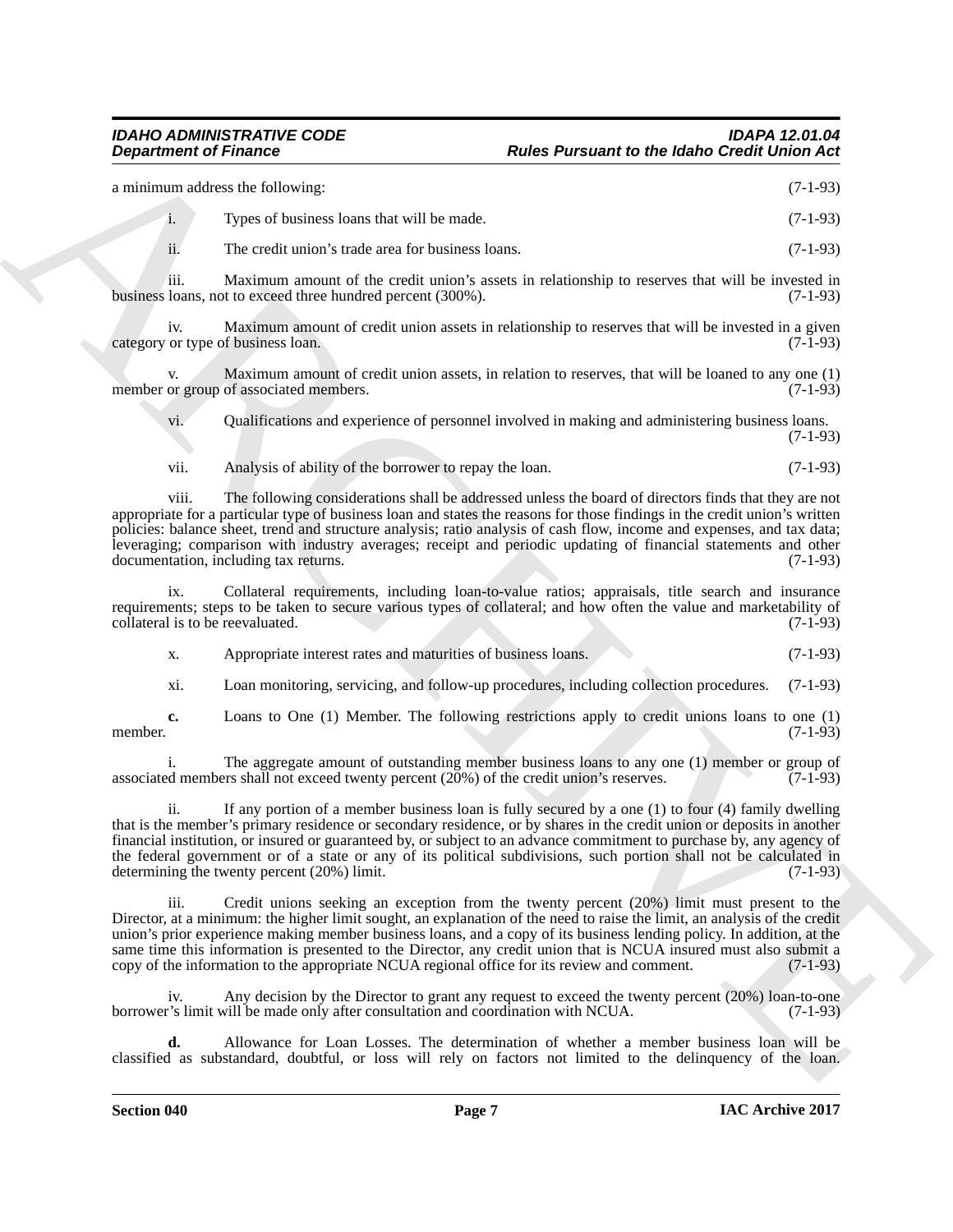Nondelinquent loans may be classified, depending on an evaluation of factors including, but not limited to, the adequacy of analysis and documentation. (7-1-93) adequacy of analysis and documentation.

| e. | Loans classified shall be reserved as follows:                  | $(7-1-93)$ |
|----|-----------------------------------------------------------------|------------|
|    | Loss loans at one hundred percent (100%) of outstanding amount; | $(7-1-93)$ |

<span id="page-7-4"></span>ii. Doubtful loans at fifty percent (50%) of outstanding amount; and (7-1-93)

iii. Substandard loans at ten percent (10%) of outstanding amount, unless other factors (e.g., history of ns at the credit union) indicate that a greater or lesser amount is appropriate. (7-1-93) such loans at the credit union) indicate that a greater or lesser amount is appropriate.

**05. Prohibitions**. A credit union may not make member business loans to the following nonvolunteer, senior management employees, or to any associated member or immediate family member of such employees:

(7-1-93)

**a.** The credit union's chief executive officer; typically this individual holds the title of president, or manager. (7-1-93) treasurer, or manager.

**b.** Any assistant chief executive officers; often the assistant manager. (7-1-93)

**c.** The chief financial officer or comptroller. The credit union shall not grant a member business loan where any provision for the payment, or the amount of the payment, on the loan is conditioned on the profitability or success of the business or commercial endeavor for which the loan is made. (7-1-93) success of the business or commercial endeavor for which the loan is made.

#### <span id="page-7-0"></span>**041. -- 049. (RESERVED)**

#### <span id="page-7-5"></span><span id="page-7-1"></span>**050. NONPREFERENTIAL TREATMENT (RULE 50).**

<span id="page-7-8"></span>**01.** Scope of Rule. This rule establishes guidelines to ensure the non-preferential treatment of certain regarding credit union loans or lines of credit. (7-1-93) persons regarding credit union loans or lines of credit.

<span id="page-7-7"></span>**Purpose of Rule**. This rule sets guidelines to ensure that certain persons are not given preferential treatment as to the rates, terms, or conditions of a credit union loan or line of credit, and thus promote fair, safe, and sound lending practices for credit unions. (7-1-93) sound lending practices for credit unions.

**03.** Nonpreferential Treatment. The rates, terms, and conditions on any loan or line of credit either or endorsed or guaranteed by:  $(7-1-93)$ made to, or endorsed or guaranteed by:

<span id="page-7-6"></span>

| a. | An official:                | $(7-1-93)$       |
|----|-----------------------------|------------------|
|    | $\sim$<br>$\cdots$ $\cdots$ | $\sqrt{2}$ 1.00) |

**b.** An immediate family member of an official; or (7-1-93)

**Experimental Franchises** of the state of the state of the Boston schedule of the State of the State of the State of the State of the State of the State of the State of the State of the State of the State of the State of **c.** Any individual having a common ownership, investment, or other pecuniary interest in a business enterprise with an official or with an immediate family member of an official, shall not be more favorable than the rates, terms, and conditions for comparable loans or lines of credit to other credit union members. "Official" means any member of the board of directors, credit committee, or supervisory committee. "Immediate family member" means a spouse or other family members, related by blood or operation of law, living in the same household.(7-1-93)

#### <span id="page-7-2"></span>**051. -- 059. (RESERVED)**

#### <span id="page-7-9"></span><span id="page-7-3"></span>**060. PROHIBITED FEES, COMMISSIONS, COMPENSATION (RULE 60).**

**01.** Scope of Rule. This rule establishes guidelines that prohibit certain commissions, fees, or other ation from being charged on any credit union loan or line of credit. (7-1-93) compensation from being charged on any credit union loan or line of credit.

<span id="page-7-11"></span><span id="page-7-10"></span>**02. Purpose of Rule**. This rule is adopted by the Director for the purpose of setting guidelines to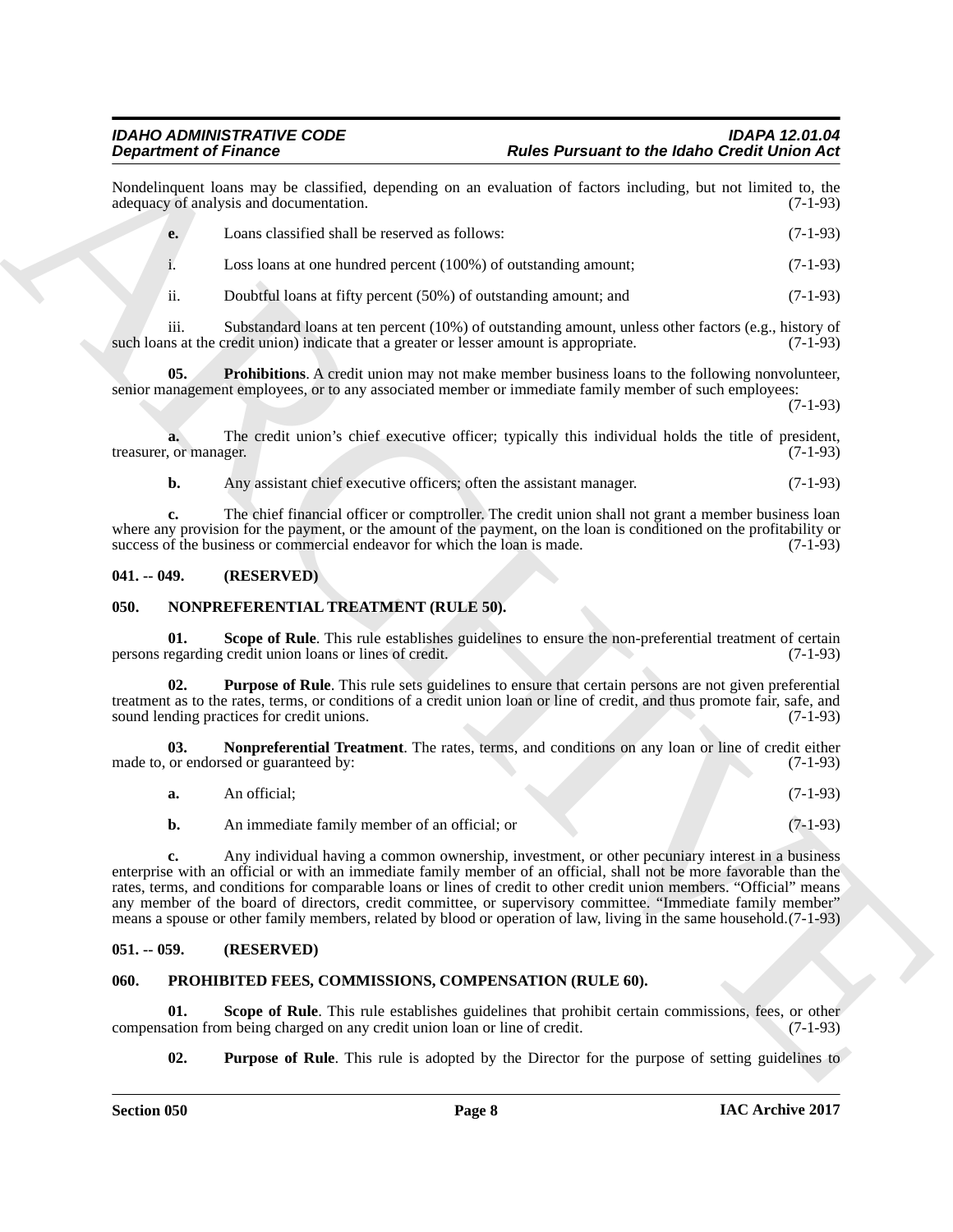#### *IDAHO ADMINISTRATIVE CODE IDAPA 12.01.04* **Rules Pursuant to the Idaho Credit Union Act**

<span id="page-8-1"></span>ensure that commissions, fees, or other compensation is not charged and received by certain persons, and thus promote fair, safe, and sound lending practices for credit unions. (7-1-93) promote fair, safe, and sound lending practices for credit unions.

Department of France C = 10. And the C and the C and the C and the C and the C and the C and the C and the C and the C and the C and the C and the C and the C and the C and the C and the C and the C and the C and the C an **03. Prohibited Fees**. A credit union shall not make any loan or extend any line of credit if, either directly or indirectly, any commission, fee, or other compensation is to be received by the credit union's directors, committee members, senior management employees, loan officers, or any immediate family members of such individuals, in connection with underwriting, insuring, servicing, or collecting the loan or line of credit. However, salary for employees is not prohibited by this section. "Senior management employees" refers to those employees described in Subsection 040.05 of these rules. "Immediate family member" means a spouse, or other family members, related by blood or operation of law, living in the same household. (7-1-93)

<span id="page-8-0"></span>**061. -- 999. (RESERVED)**